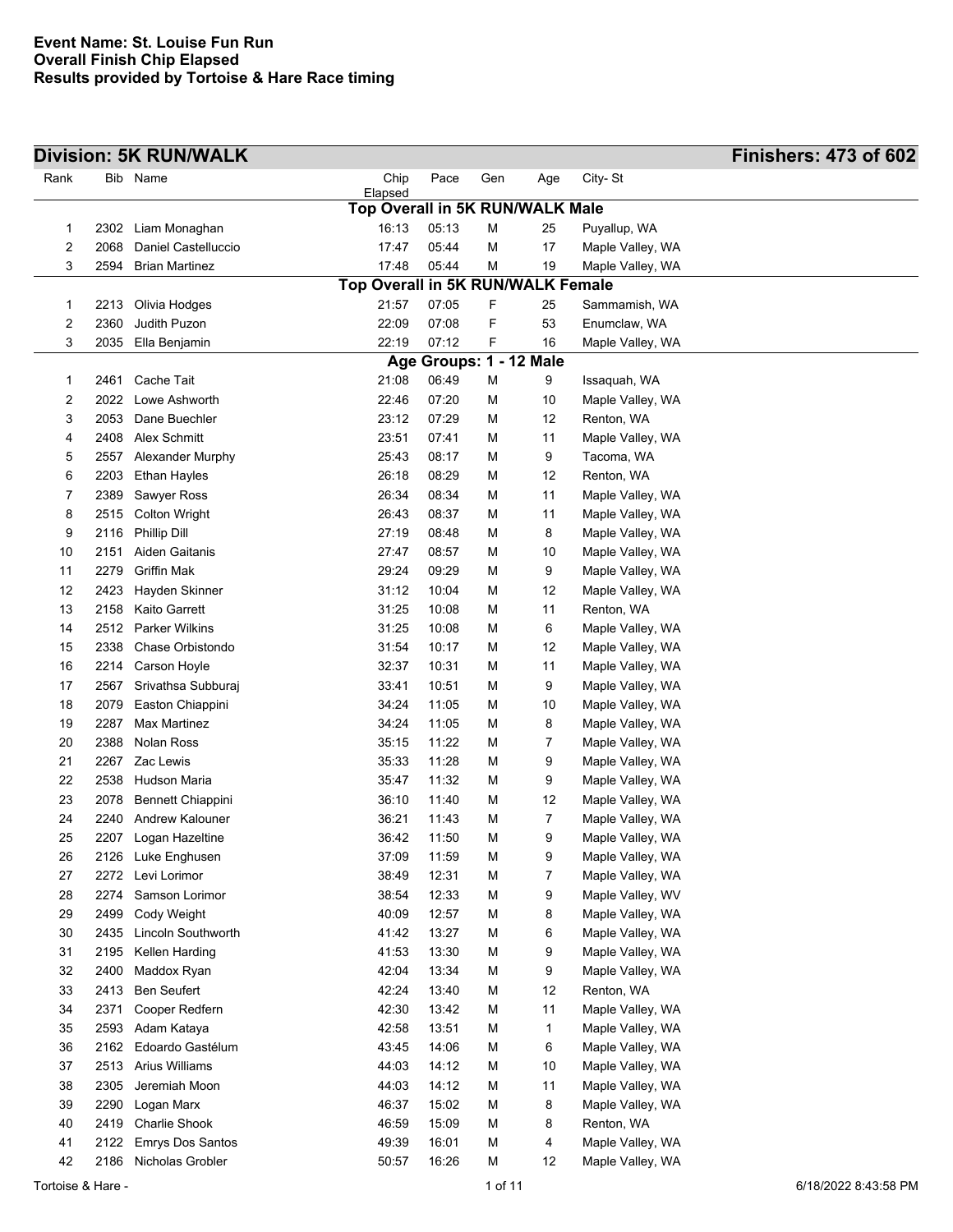| Rank     | Bib          | Name                      | Chip           | Pace                      | Gen | Age      | City-St                        |
|----------|--------------|---------------------------|----------------|---------------------------|-----|----------|--------------------------------|
|          |              |                           | Elapsed        |                           |     |          |                                |
| 43<br>44 | 2568<br>2431 | Visva Subburaj<br>Liam So | 51:44          | 16:41<br>16:42            | M   | 6        | Maple Valley, WA<br>Auburn, WA |
|          |              |                           | 51:47          |                           | M   | 10       |                                |
| 45<br>46 | 2460<br>2519 | Landon Ta                 | 56:19<br>56:20 | 18:10<br>18:10            | M   | 10<br>12 | Issaquah, WA<br>Renton, WA     |
|          |              | Maksim Yaguchi            |                |                           | M   |          |                                |
| 47       | 2573         | <b>Atticus Tucker</b>     | 56:50          | 18:20                     | M   | 8        | Maple Valley, WA               |
| 48       | 2477         | <b>Grant Thompson</b>     | 57:00          | 18:23                     | M   | 2        | Maple Valley, WA               |
| 49       | 2327         | Nivedh Nithin             | 57:14          | 18:27                     | M   | 10       | Maple Valley, WA               |
| 50       | 2153         | Lucas Gaitanis            | 57:43          | 18:37                     | M   | 8        | Maple Valley, WA               |
| 51       | 2449         | Paul Stratton             | 57:54          | 18:40                     | M   | 6        | Covington, WA                  |
| 52       | 2041         | <b>Banks Boyer</b>        | 58:33          | 18:53                     | M   | 2        | Maple Valley, WA               |
| 53       | 2318         | <b>Ethan Nemes</b>        | 58:42          | 18:56                     | M   | 8        | Maple Valley, WA               |
| 54       | 2111         | Thomas Dicola             | 1:03:22        | 20:26                     | M   | 8        | Maple Valley, WA               |
| 55       |              | 2494 Vismay Vishal        | 1:03:46        | 20:34                     | M   | 6        | Maple Valley, WA               |
| 56       | 2493         | Tribhuvan Vishal          | 1.03.49        | 20:35                     | M   | 10       | Maple Valley, WA               |
| 57       | 2524         | Luca Zarieki              | 1:06:09        | 21:20                     | M   | 5        | Maple Valley, WA               |
| 58       | 2234         | Fisher Jones              | 1.07.36        | 21:48                     | M   | 2        | Kent, WA                       |
|          |              |                           |                | Age Groups: 1 - 12 Female |     |          |                                |
| 1        | 2558         | Victoria Murphy           | 26:25          | 08:31                     | F   | 11       | Tacoma, WA                     |
| 2        | 2018         | <b>Edie Armstrong</b>     | 26:36          | 08:34                     | F   | 11       | Maple Valley, WA               |
| 3        | 2565         | <b>Finley Smith</b>       | 26:48          | 08:38                     | F   | 11       | Maple Valley, WA               |
| 4        | 2387         | <b>Blakely Ross</b>       | 27:27          | 08:51                     | F   | 9        | Maple Valley, WA               |
| 5        | 2598         | Sarah-Jane Sherwood       | 27:38          | 08:54                     | F   | 12       | Maple Valley, WA               |
| 6        | 2280         | Olive Mak                 | 29:45          | 09:35                     | F   | 10       | Maple Valley, WA               |
| 7        | 2002         | Avery Abram               | 30:28          | 09:49                     | F   | 10       | Maple Valley, WA               |
| 8        | 2506         | <b>Madeleine Weston</b>   | 30:59          | 09:59                     | F   | 9        | Maple Valley, WA               |
| 9        | 2391         | Nazaria Rowland-Dunn      | 31:36          | 10:11                     | F   | 10       | Maple Valley, WA               |
| 10       | 2430         | Maggie Snow               | 31:56          | 10:18                     | F   | 11       | Maple Valley, WA               |
| 11       | 2537         | Ella Maria                | 33:16          | 10:43                     | F   | 11       | Maple Valley, WA               |
| 12       | 2560         | Penelope Snyder           | 34:21          | 11:04                     | F   | 12       | Maple Valley, WA               |
| 13       | 2561         | Savannah Snyder           | 34:52          | 11:15                     | F   | 11       | Maple Valley, WA               |
| 14       | 2285         | <b>Harper Martinez</b>    | 35:05          | 11:19                     | F   | 10       | Maple Valley, WA               |
| 15       | 2238         | Rayna Joshi               | 35:49          | 11:33                     | F   | 4        | Maple Valley, WA               |
| 16       | 2551         | Cora Yarid                | 35:54          | 11:34                     | F   | 12       | Renton, WA                     |
| 17       | 2242         | Lindsay Kalouner          | 36:21          | 11:43                     | F   | 10       | Maple Valley, WA               |
| 18       |              | 2150 Penelope Funakoshi   | 36:28          | 11:45                     | F   | 12       | Renton, WA                     |
| 19       | 2204         | Evelyn Hayles             | 36:28          | 11:46                     | F   | 8        | Renton, WA                     |
| 20       | 2027         | Annelise Barker           | 37:04          | 11:57                     | F   | 9        | Ravensdale, WA                 |
| 21       | 2385         | <b>Addison Roney</b>      | 37:28          | 12:05                     | F   | 11       | Maple Valley, WA               |
| 22       | 2498         | Poonam Wasielewski        | 37:47          | 12:11                     | F   | 11       | Maple Valley, WA               |
| 23       | 2539         | Nora Maria                | 38:02          | 12:16                     | F   | 5        | Maple Valley, WA               |
| 24       | 2394         | <b>Avery Runkel</b>       | 38:21          | 12:22                     | F   | 9        | <b>Black Diamond</b>           |
| 25       | 2102         | Emma Davies               | 39:29          | 12:44                     | F   | 11       | Covington, WA                  |
| 26       | 2591         | Lara Kataya               | 39:29          | 12:44                     | F   | 10       | Maple Valley, WA               |
| 27       | 2329         | Annika Norman             | 39:44          | 12:49                     | F   | 11       | Maple Valley, WA               |
| 28       | 2417         | Lucy Shelton              | 40:11          | 12:57                     | F   | 10       | Seattle, WA                    |
| 29       | 2250         | Emma Knaup                | 41:13          | 13:18                     | F   | 12       | Maple Valley, WA               |
| 30       | 2045         | Michaela Brace            | 41:20          | 13:20                     | F   | 10       | Maple Valley, WA               |
| 31       | 2160         | Suzuka Garrett            | 41:30          | 13:23                     | F   | 9        | Renton, WA                     |
|          |              | Amelia Weston             | 41:54          | 13:31                     | F   | 7        | Maple Valley, WA               |
| 32       | 2505         |                           |                |                           |     |          |                                |
| 33       |              | 2072 Salli Chambers       | 42:54          | 13:50                     | F   | 7        | Killeen, TX                    |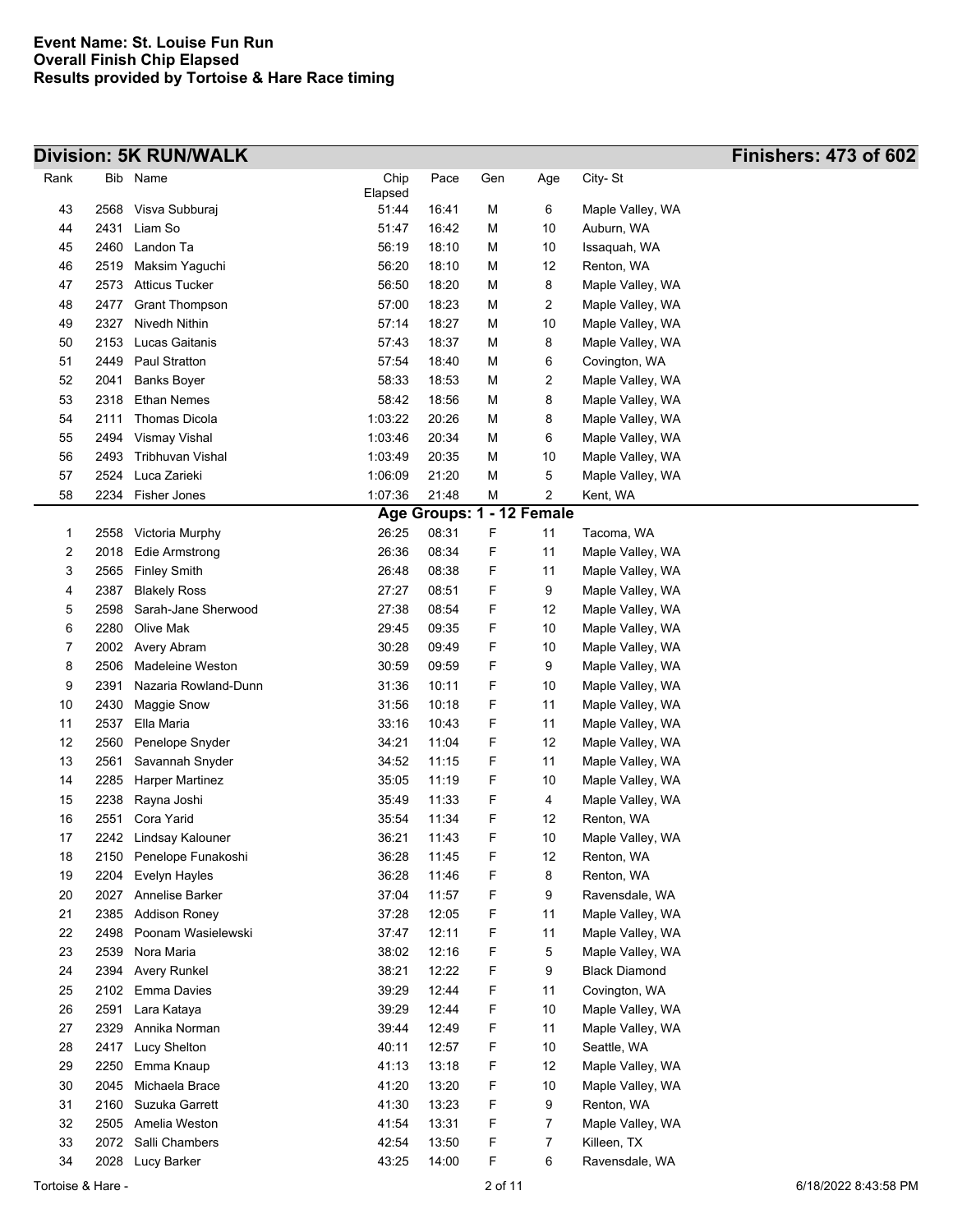| Rank | Bib  | Name                            | Chip             | Pace  | Gen | Age                      | City-St              |
|------|------|---------------------------------|------------------|-------|-----|--------------------------|----------------------|
|      |      |                                 | Elapsed<br>43:34 | 14:03 |     |                          |                      |
| 35   | 2235 | Kiley Jones                     |                  |       | F   | 8                        | Maple Valley, WA     |
| 36   | 2107 | Audrey Dicola                   | 43:53            | 14:09 | F   | 10                       | Maple Valley, WA     |
| 37   | 2230 | Alana Jones                     | 43:53            | 14:09 | F   | 11                       | Maple Valley, WA     |
| 38   | 2415 | Kate Seufert                    | 43:56            | 14:10 | F   | 12                       | Renton, WA           |
| 39   | 2701 | <b>Isla Davies</b>              | 44:00            | 14:11 | F   | 11                       | Auburn, WA           |
| 40   | 2395 | <b>Hadley Runkel</b>            | 44:03            | 14:12 | F   | 6                        | <b>Black Diamond</b> |
| 41   | 2187 | Olivia Grobler                  | 44:17            | 14:17 | F   | 7                        | Maple Valley, WA     |
| 42   | 2592 | Maya Kataya                     | 44:38            | 14:23 | F   | 6                        | Maple Valley, WA     |
| 43   | 2352 | Audriana Poblete                | 44:38            | 14:24 | F   | 10                       | Federal Way, WA      |
| 44   | 2436 | Madelyn Southworth              | 44:52            | 14:28 | F   | 10                       | Maple Valley, WA     |
| 45   | 2586 | <b>Madison Redington</b>        | 45:05            | 14:32 | F   | 11                       | Maple Valley, WA     |
| 46   | 2375 | Jayden Renard                   | 45:50            | 14:47 | F   | 9                        | Spanaway, WA         |
| 47   | 2374 | Harper Renard                   | 45.51            | 14:47 | F   | 7                        | Spanaway, WA         |
| 48   | 2271 | Eve Lorimor                     | 46:00            | 14:50 | F   | 5                        | Maple Valley, WA     |
| 49   | 2119 | Kylie Doohan Mitchell           | 46:31            | 15:00 | F   | 12                       | Maple Valley, WA     |
| 50   | 2012 | <b>Shelby Allen</b>             | 47:24            | 15:17 | F   | 8                        | Covington, WA        |
| 51   | 2140 | Lyla Flores                     | 47:37            | 15:21 | F   | 11                       | Renton, WA           |
| 52   | 2525 | Millie Zarieki                  | 47:53            | 15:26 | F   | 7                        | Maple Valley, WA     |
| 53   | 2472 | <b>Taylor Thomas</b>            | 48:19            | 15:35 | F   | $\overline{7}$           | Maple Valley, WA     |
| 54   | 2340 | Olivia Orbistondo               | 48:33            | 15:39 | F   | 12                       | Maple Valley, WA     |
| 55   | 2446 | <b>Abigail Stratton</b>         | 50:04            | 16:09 | F   | 10                       | Covington, WA        |
| 56   | 2447 | <b>Emma Stratton</b>            | 50:04            | 16:09 | F   | 4                        | Covington, WA        |
| 57   | 2511 | <b>Ellie Wilkins</b>            | 50:52            | 16:24 | F   | 10                       | Maple Valley, WA     |
| 58   | 2003 | <b>Haley Abram</b>              | 51:38            | 16:39 | F   | 5                        | Maple Valley, WA     |
| 59   | 2112 | Maria Dill                      | 51:43            | 16:41 | F   | 7                        | Maple Valley, WA     |
| 60   | 2468 | Taya Thibert                    | 52:00            | 16:46 | F   | 6                        | Covington, WA        |
| 61   | 2579 | Laila Groepper                  | 52:01            | 16:46 | F   | 8                        | Maple Valley, WA     |
| 62   | 2208 | Naia Hazeltine                  | 52:25            | 16:54 | F   | 7                        | Maple Valley, WA     |
| 63   | 2420 | Harper Shook                    | 53:23            | 17:13 | F   | 3                        | Renton, WA           |
| 64   | 2476 | <b>Brielle Thompson</b>         | 53:34            | 17:16 | F   | 5                        | Maple Valley, WA     |
| 65   | 2331 | Oriah Norman                    | 53:34            | 17:17 | F   | 7                        | Maple Valley, WA     |
| 66   | 2362 | Julieta Anahi Quezada Maraveles | 53:44            | 17:20 | F   | 7                        | Covington, WA        |
| 67   | 2520 | Maya Yaguchi                    | 55:30            | 17:54 | F   | 10                       | Renton, WA           |
| 68   | 2490 | Aaryahi Vidhu                   | 55:48            | 18:00 | F   | 9                        | Maple Valley, WA     |
| 69   | 2334 | <b>Charlotte Odea</b>           | 56:06            | 18:05 | F   | 4                        | Auburn, WA           |
| 70   | 2574 | <b>Brooke Tucker</b>            | 56:49            | 18:19 | F   | 11                       | Maple Valley, WA     |
| 71   | 2265 | Katelyn Lewis                   | 57:24            | 18:31 | F   | 7                        | Maple Valley, WA     |
| 72   | 2366 | Aurora Ramirez-Boeger           | 57:46            | 18:38 | F   | 5                        | Maple Valley, WA     |
| 73   | 2042 | Lola Boyer                      | 57:47            | 18:38 | F   | 4                        | <b>BLACK DIAMOND</b> |
| 74   | 2450 | Sofia Stratton                  | 57:56            | 18:41 | F   | 8                        | Covington, WA        |
| 75   | 2326 | Gauri Nithin                    | 1:02:56          | 20:18 | F   | 5                        | Maple Valley, WA     |
| 76   | 2471 | <b>Riley Thomas</b>             | 1:03:04          | 20:20 | F   | 5                        | Maple Valley, WA     |
| 77   | 2095 | Elisabeth Crookston             | 1:03:40          | 20:32 | F   | 4                        | Renton, WA           |
| 78   | 2127 | <b>Lilly Erickson</b>           | 1:03:40          | 20:32 | F   | 6                        | Renton, WA           |
| 79   | 2319 | <b>Gracie Nemes</b>             | 1:04:57          | 20:57 | F   | 10                       | Maple Valley, WA     |
| 80   | 2077 | Noelle Chang                    | 1.06:56          | 21:35 | F   | 2                        | Maple Valley, WA     |
| 81   | 2009 | Charlotte Allen                 | 1:07:07          | 21:39 | F   | 5                        | Covington, WA        |
|      |      |                                 |                  |       |     | Age Groups: 13 - 15 Male |                      |
| 1    | 2462 | Henry Tait                      | 18:48            | 06:04 | M   | 15                       | Issaquah, WA         |
| 2    | 2088 | Ben Cooper                      | 19:30            | 06:17 | M   | 15                       | Maple Valley, WA     |
| 3    | 2397 | Jackson Rupe                    | 20:39            | 06:39 | M   | 14                       | Maple Valley, WA     |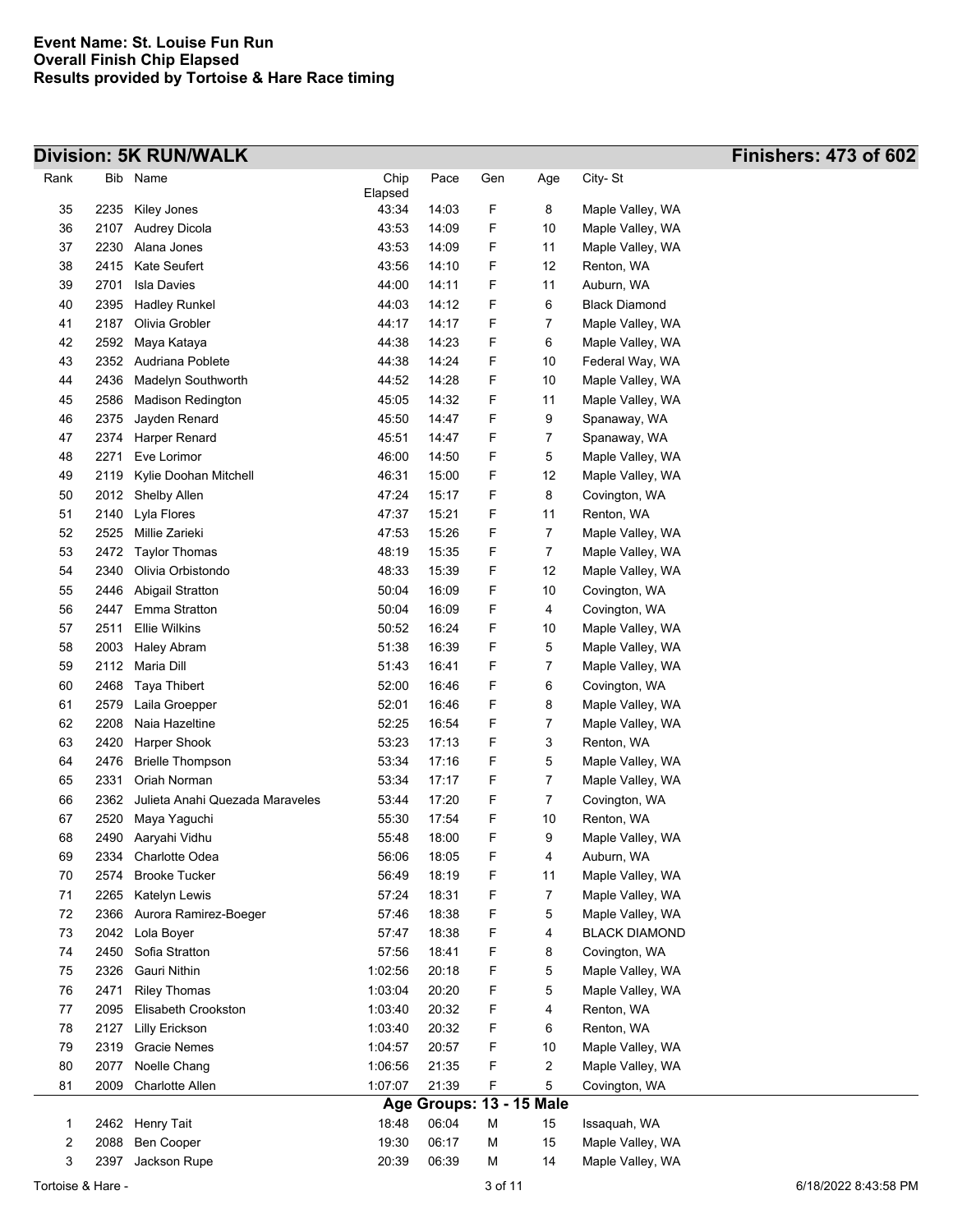| Rank | Bib  | Name                      | Chip    | Pace               | Gen | Age                        | City-St              |
|------|------|---------------------------|---------|--------------------|-----|----------------------------|----------------------|
|      |      |                           | Elapsed |                    |     |                            |                      |
| 4    | 2528 | Dylan Zehr                | 21:02   | 06:47              | M   | 13                         | Maple Valley, WA     |
| 5    | 2229 | Soren Jensen              | 21:37   | 06:58              | M   | 15                         | Maple Valley, WA     |
| 6    | 2527 | Zack Zbinden              | 23:07   | 07:27              | M   | 15                         | Bonney Lake, WA      |
| 7    | 2189 | Jackson Hall              | 24:47   | 07:59              | M   | 15                         | <b>Black Diamond</b> |
| 8    | 2564 | Asher Smith               | 25:25   | 08:12              | M   | 15                         | Maple Valley, WA     |
| 9    | 2345 | Logan Petraborg           | 26:43   | 08:37              | M   | 13                         | Maple Valley, WA     |
| 10   | 2502 | Jeron Weight              | 27:11   | 08:46              | M   | 15                         | Maple Valley, WA     |
| 11   | 2278 | Charlie Mak               | 27:33   | 08:53              | M   | 13                         | Maple Valley, WA     |
| 12   | 2185 | Micah Grobler             | 28:59   | 09:21              | M   | 13                         | Maple Valley, WA     |
| 13   | 2444 | Angus Stewart             | 29:46   | 09:36              | М   | 15                         | Maple Valley, WA     |
| 14   | 2006 | Palladyn Adsitt           | 31:38   | 10:12              | М   | 15                         | Maple Valley, WA     |
| 15   | 2064 | John Carruolo             | 32:35   | 10:30              | М   | 13                         | Maple Valley, WA     |
| 16   | 2332 | Phalizha Norman           | 39:44   | 12:49              | M   | 13                         | Maple Valley, WA     |
| 17   | 2351 | Aiden Poblete             | 44:36   | 14:23              | M   | 13                         | Federal Way, WA      |
| 18   | 2184 | Liam Grobler              | 51:12   | 16:31              | M   | 14                         | Maple Valley, WA     |
|      |      |                           |         |                    |     | Age Groups: 13 - 15 Female |                      |
| 1    | 2347 | Nicole Pfeiffer           | 22:48   | 07:21              | F   | 15                         | Maple Valley, WA     |
| 2    | 2316 | Keira Neely               | 26:56   | 08:41              | F   | 15                         | Kent, WA             |
| 3    | 2587 | Ruby Saylor               | 27:36   | 08:54              | F   | 15                         | North Bend, WA       |
| 4    | 2406 | Lucia Saylor              | 29:02   | 09:21              | F   | 13                         | Maple Valley, WA     |
| 5    | 2398 | Paxton Russo              | 29:27   | 09:30              | F   | 15                         | Maple Valley, WA     |
| 6    | 2019 | <b>Effie Armstrong</b>    | 29:32   | 09:31              | F   | 14                         | Maple Valley, WA     |
| 7    | 2105 | <b>Riley Dickson</b>      | 29:36   | 09:33              | F   | 15                         | Maple Valley, WA     |
| 8    | 2168 | Lorelei Geldien           | 29:49   | 09:37              | F   | 14                         | Maple Valley, WA     |
| 9    | 2544 | <b>Hollie Barkley</b>     | 30:27   | 09:49              | F   | 13                         | Maple Valley, WA     |
| 10   | 2063 | Ava Carruolo              | 31:39   | 10:12              | F   | 15                         | Maple Valley, WA     |
| 11   | 2543 | Sara Barkley              | 36:24   | 11:44              | F   | 13                         | Maple Valley, WA     |
| 12   | 2497 | Nanhi Wasielewski         | 37:48   | 12:11              | F   | 14                         | Maple Valley, WA     |
| 13   | 2545 | Madeline Petersen         | 43:33   | 14:03              | F   | 15                         | Maple Valley, WA     |
| 14   | 2492 | Tanmayi Vishal            | 1:03:00 | 20:19              | F   | 13                         | Maple Valley, WA     |
| 15   | 2261 | Greta Leonard             | 1:17:15 | 24:55              | F   | 14                         | Maple Valley, WA     |
|      |      |                           |         | <b>Age Groups:</b> |     | 16 - 19 Male               |                      |
| 1    | 2068 | Daniel Castelluccio       | 17:47   | 05:44              | M   | 17                         | Maple Valley, WA     |
| 2    | 2594 | <b>Brian Martinez</b>     | 17:48   | 05:44              | М   | 19                         | Maple Valley, WA     |
| 3    | 2407 | <b>Connor Schlicter</b>   | 17:49   | 05:44              | М   | 19                         | Maple Valley, WA     |
| 4    | 2047 | Benjamin Brady            | 18:12   | 05:52              | M   | 16                         | Maple Valleymaple    |
| 5    | 2549 | Rowan Hicks               | 18:27   | 05:57              | M   | 18                         | Renton, WA           |
| 6    | 2087 | <b>Ben Conley</b>         | 19:21   | 06:14              | M   | 17                         | Hobart, WA           |
| 7    | 2442 | Ryan Stamper              | 19:25   | 06:16              | M   | 16                         | Covington, WA        |
| 8    | 2550 | <b>Elijah Morrow</b>      | 20:54   | 06:44              | M   | 17                         | Renton, WA           |
| 9    | 2058 | Ethan Byzinker            | 21:50   | 07:02              | M   | 16                         | KENT, WA             |
| 10   | 2030 | Jack Barkley              | 24:06   | 07:46              | M   | 17                         | Maple Valley, WA     |
| 11   | 2562 | Dylan Keatts              | 25:54   | 08:21              | M   | 18                         | Renton, WA           |
| 12   | 2500 | Dallin Weight             | 26:31   | 08:33              | M   | 17                         | Maple Valley, WA     |
| 13   | 2039 | Cy Bouker                 | 26:42   | 08:37              | M   | 16                         | Maple Valley, WA     |
| 14   | 2341 | <b>Walker Osborn</b>      | 26:42   | 08:37              | M   | 16                         | Kent, WA             |
| 15   | 2067 | <b>Brian Castelluccio</b> | 28:43   | 09:16              | M   | 16                         | Maple Valley, WA     |
| 16   | 2120 | Ty Doohan Mitchell        | 55:46   | 17:59              | M   | 16                         | Maple Valley, WA     |
|      |      |                           |         |                    |     | Age Groups: 16 - 19 Female |                      |
| 1    | 2035 | Ella Benjamin             | 22:19   | 07:12              | F   | 16                         | Maple Valley, WA     |
| 2    | 2403 | Kate Sanders              | 22:19   | 07:12              | F   | 16                         | Maple Valley, WA     |
|      |      |                           |         |                    |     |                            |                      |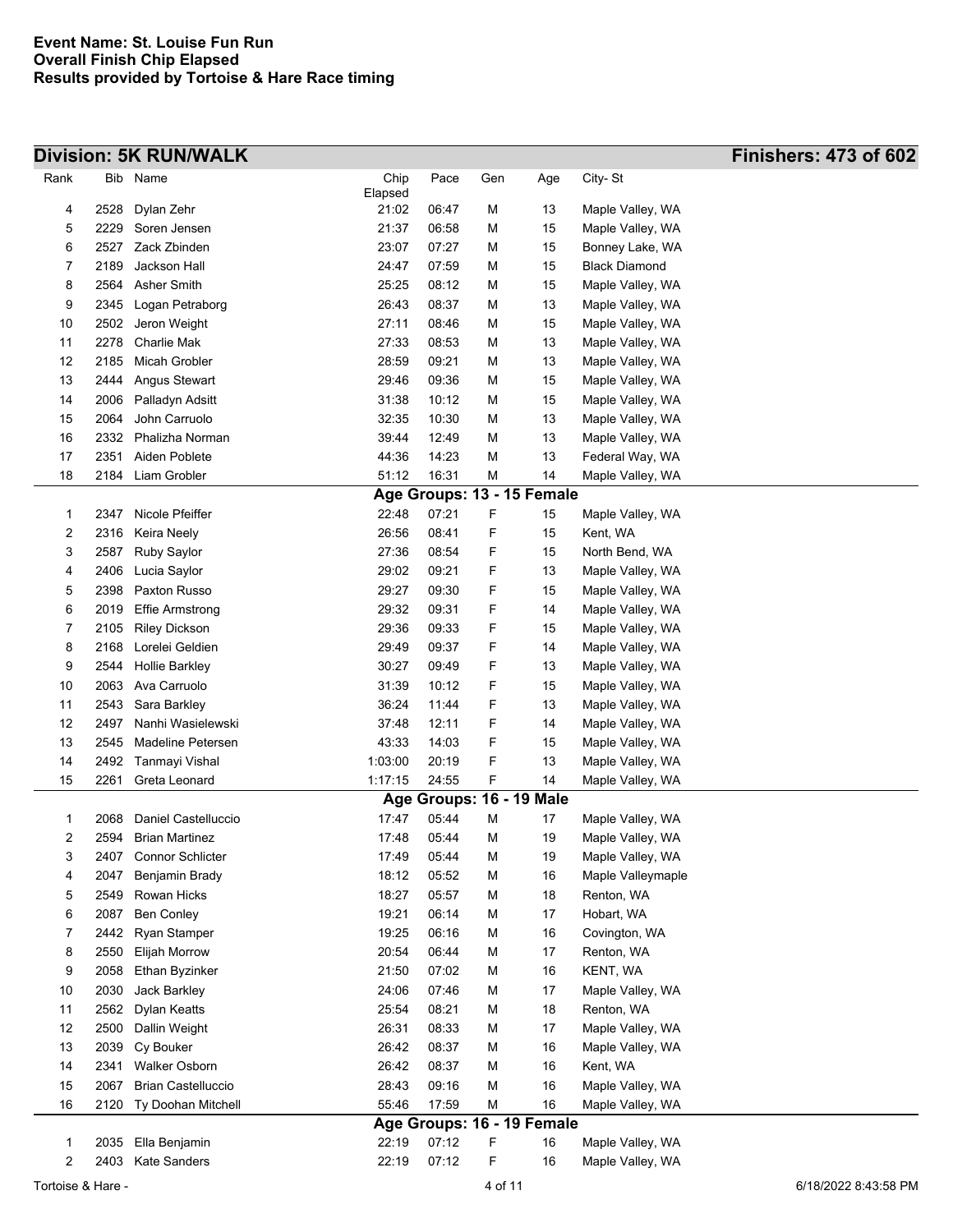| Rank         | Bib  | Name                       | Chip    | Pace  | Gen | Age                         | City-St              |
|--------------|------|----------------------------|---------|-------|-----|-----------------------------|----------------------|
|              |      |                            | Elapsed |       |     |                             |                      |
| 3            | 2595 | <b>Faith Martinez</b>      | 22:19   | 07:12 | F   | 18                          | Maple Valley, WA     |
| 4            | 2404 | Sara Sanders               | 22:19   | 07:12 | F   | 16                          | Maple Valley, WA     |
| 5            | 2069 | Kylie Castleman            | 22:19   | 07:12 | F   | 17                          | Maple Valley, WA     |
| 6            | 2599 | <b>Adaline Mcdowell</b>    | 24:02   | 07:45 | F   | 16                          | Maple Valley, WA     |
| 7            | 2532 | Zariah Zosel               | 24:44   | 07:58 | F   | 17                          | Renton, WA           |
| 8            | 2025 | Jaya Banala                | 30:39   | 09:53 | F   | 17                          | Sammamish, WA        |
| 9            | 2182 | Isabella Grobler           | 33:56   | 10:56 | F   | 16                          | Maple Valley, WA     |
| 10           | 2181 | <b>Hallie Grobler</b>      | 34:31   | 11:08 | F   | 16                          | Maple Valley, WA     |
| 11           | 2339 | Kate Orbistondo            | 35:29   | 11:26 | F   | 17                          | Maple Valley, WA     |
| 12           | 2547 | Benjamin Petersen          | 43:35   | 14:03 | F   | 19                          | Maple Valley, WA     |
|              |      |                            | Age     |       |     | <b>Groups: 20 - 24 Male</b> |                      |
| 1            | 2577 | Nicholas Shepard           | 18:15   | 05:53 | М   | 21                          | Kent, WA             |
| 2            | 2033 | <b>Bobby Belter</b>        | 20:45   | 06:41 | M   | 24                          | Kent, WA             |
| 3            | 2440 | <b>Brendan Stamper</b>     | 22:09   | 07:08 | M   | 24                          | Covington, WA        |
| 4            | 2245 | <b>William Kim</b>         | 23:35   | 07:36 | M   | 24                          | Kent, WA             |
| 5            | 2580 | Kevin Wang                 | 25:58   | 08:22 | M   | 23                          | Seattle, WA          |
|              |      |                            |         |       |     | Age Groups: 20 - 24 Female  |                      |
| 1            | 2576 | Katherine Anderson         | 24:13   | 07:48 | F   | 21                          | Kent, WA             |
| 2            | 2581 | Katie Zielinski            | 24:13   | 07:48 | F   | 21                          | Maple Valley, WA     |
| 3            | 2226 | Kristin Jai                | 26:41   | 08:36 | F   | 21                          | Seattle, WA          |
| 4            | 2225 | Anica Isgrig               | 38:56   | 12:33 | F   | 23                          | Ravensdale, WA       |
| 5            | 2483 | Imani Tillman              | 40:31   | 13:04 | F   | 23                          | Lynnwood, WA         |
| 6            | 2365 | Maria Ramirez              | 1.00:13 | 19:25 | F   | 24                          | Maple Valley, WA     |
|              |      |                            |         |       |     | Age Groups: 25 - 29 Male    |                      |
| 1            | 2302 | Liam Monaghan              | 16:13   | 05:13 | M   | 25                          | Puyallup, WA         |
| 2            | 2085 | <b>Samuel Collins</b>      | 20:22   | 06:34 | M   | 28                          | <b>Black Diamond</b> |
| 3            | 2212 | <b>Brandon Hoane</b>       | 21:40   | 06:59 | M   | 27                          | Seattle, WA          |
| 4            | 2553 | Devon Yarid                | 22:01   | 07:06 | M   | 26                          | Renton, WA           |
| 5            | 2148 | Kevin Fuchs                | 23:49   | 07:40 | M   | 29                          | Chehalis, WA         |
| 6            | 2086 | Reynaldo Concepcion        | 30:47   | 09:55 | M   | 25                          | Seattle, WA          |
| 7            | 2361 | Yuhuan Qiu                 | 39:44   | 12:49 | M   | 25                          | Seattle, WA          |
| 8            | 2457 | Vignesh Suresh             | 46:06   | 14:52 | м   | 28                          | Arlington, TX        |
| 9            | 2075 | Joshua Chang               | 1:06:51 | 21:34 | м   | 29                          | Covington, WA        |
| 10           | 2073 | Jackie Chang               | 1:06:54 | 21:34 | M   | 26                          | Covington, WA        |
| 11           | 2074 | John Chang                 | 1.06:55 | 21:35 | M   | 27                          | Maple Valley, WA     |
|              |      |                            |         |       |     | Age Groups: 25 - 29 Female  |                      |
| 1            | 2213 | Olivia Hodges              | 21:57   | 07:05 | F   | 25                          | Sammamish, WA        |
| 2            | 2337 | Amanda Ong                 | 28:02   | 09:02 | F   | 25                          | Bellevue, WA         |
| 3            | 2124 | Kate Dugdale               | 28:24   | 09:09 | F   | 28                          | Seattle, WA          |
| 4            | 2017 | Juno Arciaga               | 41:59   | 13:32 | F   | 28                          | Rentonrenton, WA     |
| 5            | 2275 | Alessandra Lumauig         | 42:55   | 13:50 | F   | 28                          | Kent, WA             |
| 6            | 2489 | Manibarathi Vaithiyanathan | 46:06   | 14:52 | F   | 28                          | Arlington, TX        |
| 7            | 2133 | <b>Madison Etiz</b>        | 51:27   | 16:35 | F   | 28                          | Kent, WA             |
|              |      |                            |         |       |     | Age Groups: 30 - 34 Male    |                      |
| $\mathbf{1}$ |      | 2482 Charles Tilander      | 21:49   | 07:02 | М   | 31                          | Maple Valley, WA     |
| 2            | 2008 | Nick Alexander             | 22:26   | 07:14 | M   | 33                          | Puyallup, WA         |
| 3            | 2376 | Steven Renard              | 23:46   | 07:40 | М   | 34                          | Spanaway, WA         |
| 4            | 2044 | Mitch Boyer                | 58:35   | 18:53 | М   | 32                          | <b>BLACK DIAMOND</b> |
|              |      |                            |         |       |     | Age Groups: 30 - 34 Female  |                      |
| 1            | 2224 | Theresa Inkley             | 23:08   | 07:27 | F   | 32                          | Maple Valley, WA     |
| 2            | 2040 | <b>Casey Bowles</b>        | 27:15   | 08:47 | F   | 33                          | Renton, WA           |
|              |      |                            |         |       |     |                             |                      |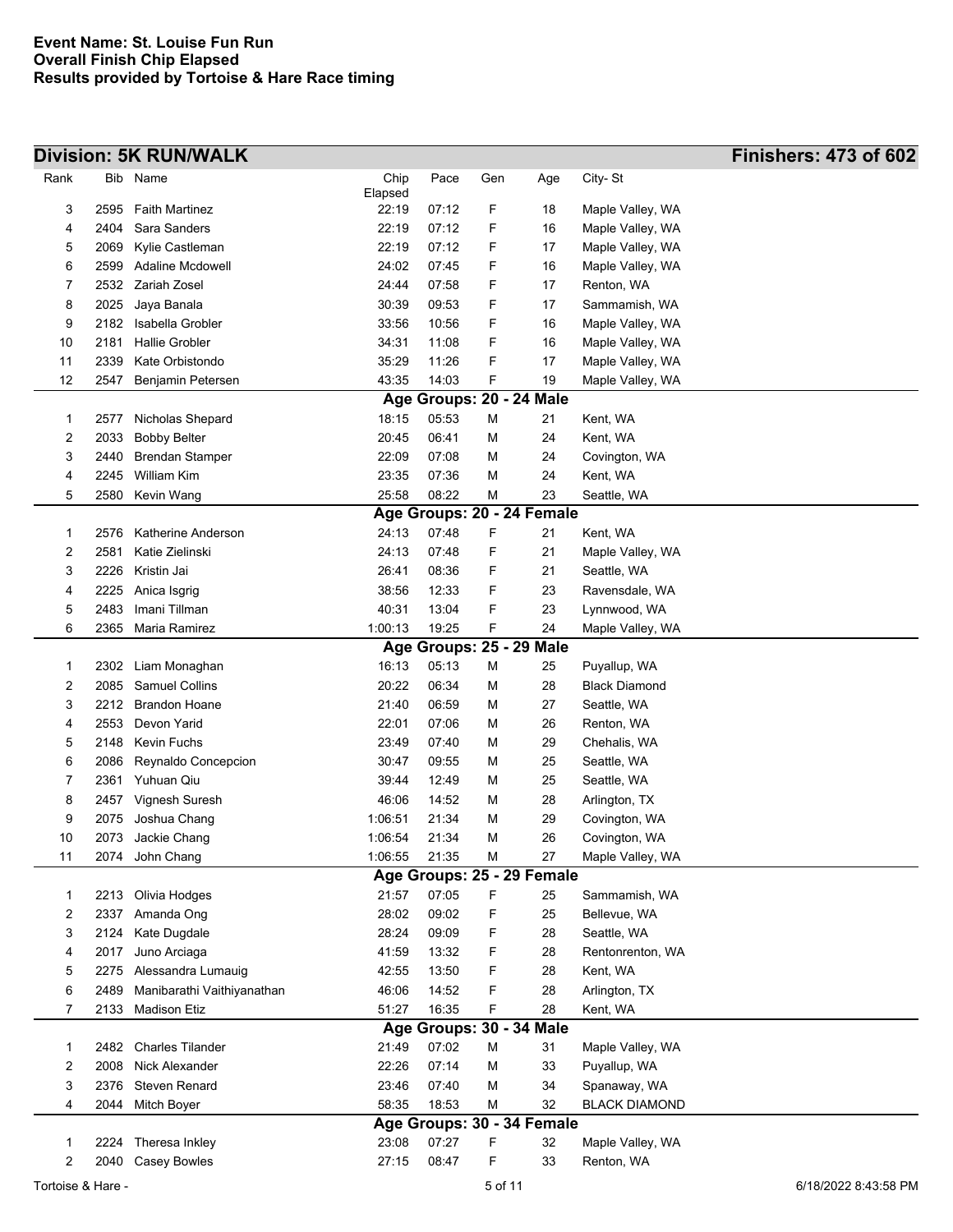| Rank        | Bib  | Name                      | Chip    | Pace               | Gen | Age                        | City-St              |
|-------------|------|---------------------------|---------|--------------------|-----|----------------------------|----------------------|
|             |      |                           | Elapsed |                    |     |                            |                      |
| 3           | 2210 | Maria Hernandez           | 32:42   | 10:33              | F   | 32                         | Kent, WA             |
| 4           | 2478 | Jaimie Thompson           | 37:15   | 12:01              | F   | 34                         | <b>Black Diamond</b> |
| 5           | 2484 | Daniel Tobin              | 39:43   | 12:48              | F   | 34                         | Maple Valley, WA     |
| 6           | 2001 | Shashika Abe              | 39:44   | 12:49              | F   | 31                         | Maple Valley, WA     |
| 7           | 2071 | <b>Risa Chambers</b>      | 42:57   | 13:51              | F   | 34                         | Killeen, TX          |
| 8           | 2589 | Khadija Karram            | 42:58   | 13:51              | F   | 31                         | Maple Valley, WA     |
| 9           | 2142 | Elisabeth Franklin        | 43:47   | 14:07              | F   | 34                         | Renton, WA           |
| 10          | 2373 | Alexus Renard             | 46:47   | 15:05              | F   | 32                         | Spanaway, WA         |
| 11          | 2293 | Kate Mcgillicuddy         | 48:23   | 15:36              | F   | 34                         | Maple Valley, WA     |
| 12          | 2596 | <b>Yvette Donde</b>       | 53:45   | 17:20              | F   | 34                         | Tacoma, WA           |
| 13          | 2043 | Maureen Boyer             | 57:47   | 18:38              | F   | 32                         | Maple Valley, WA     |
| 14          | 2076 | Ludia Chang               | 1:06:56 | 21:35              | F   | 34                         | Maple Valley, WA     |
|             |      |                           |         | <b>Age Groups:</b> |     | 35 - 39 Male               |                      |
| 1           | 2479 | Kent Thompson             | 19:51   | 06:24              | M   | 39                         | Maple Valley, WA     |
| 2           | 2289 | Jeff Marx                 | 22:10   | 07:09              | M   | 38                         | Maple Valley, WA     |
| 3           | 2571 | <b>Matthew Kaumans</b>    | 23:36   | 07:36              | M   | 39                         | Olympia, WA          |
| 4           | 2521 | Michael Yearsley          | 23:46   | 07:40              | M   | 37                         | <b>Black Diamond</b> |
| 5           | 2466 | Adam Temple               | 25:01   | 08:04              | M   | 38                         | Kirkland, WA         |
| 6           | 2566 | Subburaj Gurusamy         | 26:17   | 08:28              | M   | 39                         | Maple Valley, WA     |
| 7           | 2177 | Ray Gordulan              | 34:26   | 11:06              | M   | 38                         | Maple Valley, WA     |
| 8           | 2080 | Philip Chiappini          | 35:39   | 11:30              | M   | 39                         | Maple Valley, WA     |
| 9           | 2052 | <b>Chad Buechler</b>      | 35:39   | 11:30              | M   | 38                         | Renton, WA           |
| 10          | 2426 | <b>Matthew Slafka</b>     | 36:30   | 11:46              | M   | 39                         | Kent, WA             |
| 11          | 2536 | Jake Maria                | 37:47   | 12:11              | M   | 36                         | Maple Valley, WA     |
| 12          | 2590 | Rami Kataya               | 38:25   | 12:23              | M   | 38                         | Maple Valley, WA     |
| 13          | 2270 | Ethan Lorimor             | 38:55   | 12:33              | M   | 36                         | Maple Valley, WA     |
| 14          | 2117 | Jared Dombrowski          | 40:34   | 13:05              | M   | 37                         | <b>Black Diamond</b> |
| 15          | 2163 | Edoardo Gastélum          | 43:44   | 14:06              | M   | 38                         | Maple Valley, WA     |
| 16          | 2353 | Marc Poblete              | 44:39   | 14:24              | M   | 39                         | Federal Way, WA      |
| 17          | 2258 | Kyungsub Lee              | 45:13   | 14:35              | M   | 39                         | Bellevue, WA         |
| 18          | 2328 | Adam Norman               | 53:34   | 17:16              | M   | 39                         | Maple Valley, WA     |
| 19          | 2363 | Juan Adauco Quezada Nuñez | 53:45   | 17:20              | M   | 38                         | Covington, WA        |
| 20          | 2317 | <b>Calin Nemes</b>        | 58:37   | 18:54              | M   | 38                         | Maple Valley, WA     |
| 21          | 2297 | <b>Robert Messemer</b>    | 59:57   | 19:20              | M   | 37                         | Maple Valley, WA     |
| 22          | 2154 | <b>Mike Gaitanis</b>      | 1:00:13 | 19:25              | M   | 36                         | Maple Valley, WA     |
| 23          |      | 2522 Austin Zarieki       | 1:06:20 | 21:24              | M   | 37                         | Maple Valley, WA     |
| 24          | 2010 | Christopher Allen         | 1:07:08 | 21:39              | M   | 37                         | Covington, WA        |
|             |      |                           |         |                    |     | Age Groups: 35 - 39 Female |                      |
| $\mathbf 1$ | 2495 | Darci Walthew             | 24:07   | 07:47              | F   | 36                         | Maple Valley, WA     |
| 2           | 2016 | Sara Apperson             | 28:17   | 09:07              | F   | 37                         | Covington, WA        |
| 3           | 2570 | Ashlie Greasing           | 29:04   | 09:22              | F   | 39                         | Maple Valley, WA     |
| 4           | 2458 | <b>Ashley Sweigart</b>    | 29:06   | 09:23              | F   | 38                         | Maple Valley, WA     |
| 5           | 2276 | Alyssa Magana             | 30:21   | 09:47              | F   | 37                         | Maple Valley, WA     |
| 6           | 2176 | Karli Gordulan            | 30:50   | 09:56              | F   | 37                         | Maple Valley, WA     |
| 7           | 2425 | <b>Tiffany Skinner</b>    | 31:13   | 10:04              | F   | 35                         | Maple Valley, WA     |
| 8           | 2294 | Kristina Mcmanamen        | 32:16   | 10:24              | F   | 35                         | Maple Valley, WA     |
| 9           | 2390 | Caroline Rowland-Dunn     | 33:18   | 10:44              | F   | 38                         | Maple Valley, WA     |
| 10          | 2171 | Monica Ghambari           | 34:57   | 11:16              | F   | 38                         | Maple Valley, WA     |
| 11          | 2535 | Kara Maria                | 36:09   | 11:39              | F   | 36                         | Maple Valley, WA     |
| 12          | 2583 | <b>Emily Coleman</b>      | 36:45   | 11:51              | F   | 38                         | Maple Valley, WA     |
| 13          | 2125 | Kia Enghusen              | 37:09   | 11:59              | F   | 39                         | Maple Valley, WA     |
|             |      |                           |         |                    |     |                            |                      |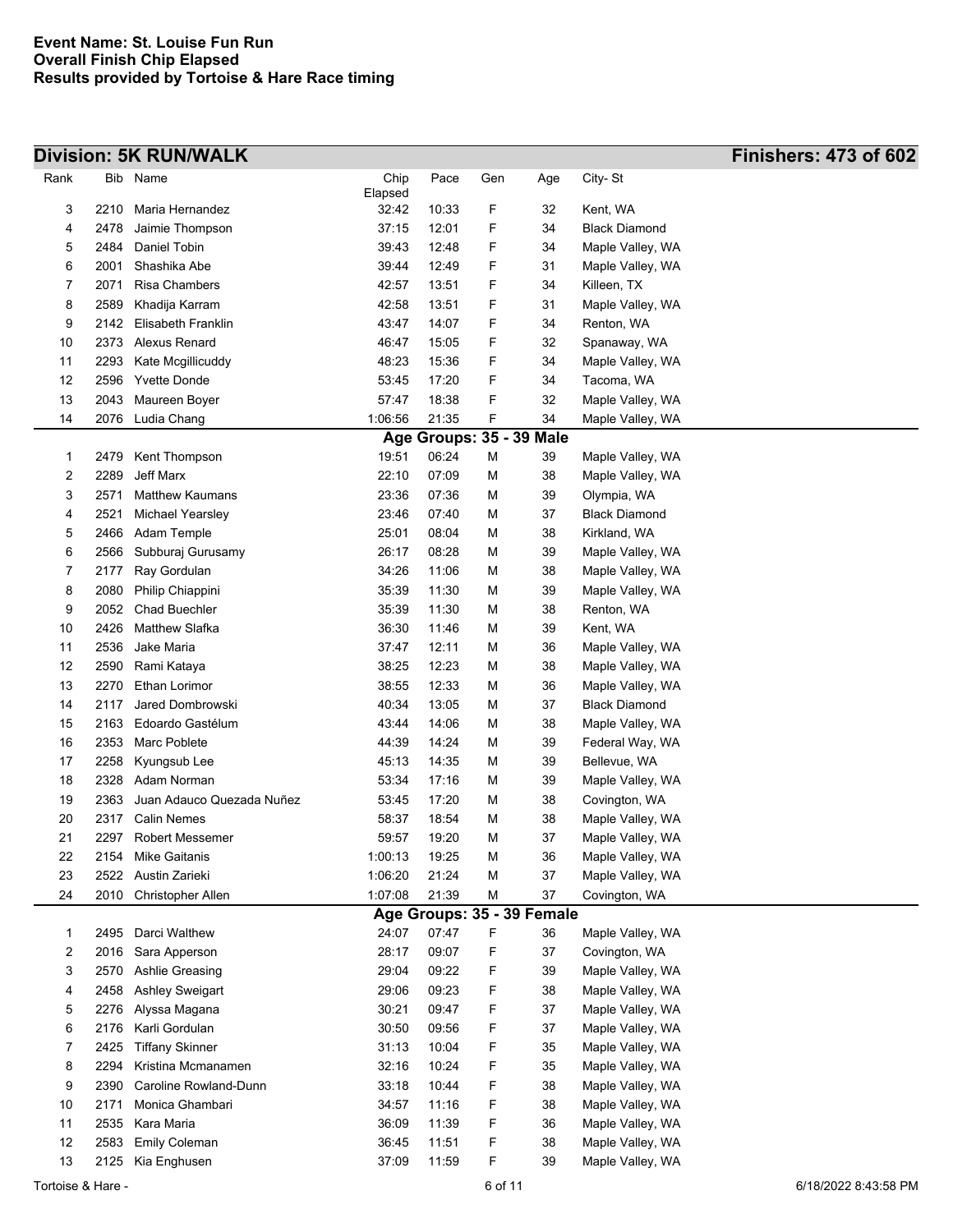| Rank | Bib  | Name                      | Chip             | Pace               | Gen                        | Age          | City-St              |
|------|------|---------------------------|------------------|--------------------|----------------------------|--------------|----------------------|
| 14   | 2141 | Lauren Foss               | Elapsed<br>40:33 | 13:05              | F                          | 35           | <b>Black Diamond</b> |
| 15   | 2046 | Rachel Brace              | 41:20            | 13:20              | F                          | 37           | Maple Valley, WA     |
| 16   | 2501 | Jenifer Weight            | 41:33            | 13:24              | F                          | 38           | Maple Valley, WA     |
| 17   | 2396 | <b>Heather Runkel</b>     | 44:03            | 14:12              | F                          | 38           | <b>Black Diamond</b> |
| 18   | 2510 | Elizabeth Wilkins         | 44:29            | 14:21              | F                          | 39           | Maple Valley, WA     |
| 19   | 2585 | Haleigh Redington         | 45:05            | 14:32              | F                          | 37           | Maple Valley, WA     |
| 20   | 2273 | Lynette Lorimor           | 46:00            | 14:50              | F                          | 36           | Maple Valley, WA     |
| 21   | 2291 | Rebecca Marx              | 47:29            | 15:19              | F                          | 39           | Maple Valley, WA     |
| 22   | 2523 | Hester Zarieki            | 48:04            | 15:30              | F                          | 39           | Maple Valley, WA     |
| 23   | 2421 | Krystal Shook             | 52:07            | 16:48              | F                          | 38           | Renton, WA           |
| 24   | 2282 | Rosalia Maraveles Alvarez | 53:46            | 17:20              | F                          | 39           | Covington, WA        |
| 25   | 2575 | Candace Tucker            | 56:51            | 18:20              | F                          | 38           | Maple Valley, WA     |
| 26   | 2475 | Amy Thompson              | 57:06            | 18:25              | F                          | 39           | Maple Valley, WA     |
| 27   | 2296 | Amanda Messemer           | 59:57            | 19:20              | F                          | 35           | Maple Valley, WA     |
| 28   | 2179 | Sarah Graves              | 1:03:53          | 20:36              | F                          | 36           | Auburn, WA           |
| 29   | 2011 | Jennifer Allen            | 1:07:06          | 21:38              | F                          | 37           | Covington, WA        |
|      |      |                           |                  | <b>Age Groups:</b> |                            | 40 - 44 Male |                      |
| 1    | 2057 | <b>AUGUST BYZINKER</b>    | 18:28            | 05:57              | M                          | 42           | Kent, WA             |
| 2    | 2429 | Jordan Snow               | 20:27            | 06:35              | M                          | 40           | Maple Valley, WA     |
| 3    | 2113 | Matt Dill                 | 21:17            | 06:52              | M                          | 43           | Maple Valley, WA     |
| 4    | 2540 | Austin Mudd               | 23:32            | 07:35              | M                          | 41           | Maple Valley, WA     |
| 5    | 2526 | <b>Bruno Zbinden</b>      | 23:57            | 07:43              | M                          | 44           | Bonney Lake, WA      |
| 6    | 2409 | Jason Schmitt             | 24:43            | 07:58              | M                          | 41           | Maple Valley, WA     |
| 7    | 2411 | <b>Albert Seafeldt</b>    | 24:59            | 08:03              | M                          | 41           | Seattle, WA          |
| 8    | 2503 | Shilo Weight              | 25:19            | 08:10              | M                          | 44           | Maple Valley, WA     |
| 9    | 2167 | Josh Geldien              | 25:30            | 08:13              | M                          | 44           | Maple Valley, WA     |
| 10   | 2509 | <b>Beau Wilkins</b>       | 31:25            | 10:08              | M                          | 40           | Maple Valley, WA     |
| 11   | 2236 | Narendra Joshi            | 35:49            | 11:33              | M                          | 43           | Maple Valley, WA     |
| 12   | 2205 | lan Hayles                | 36:36            | 11:48              | M                          | 40           | Renton, WA           |
| 13   | 2233 | Denis (Bobby) Jones       | 36:43            | 11:50              | M                          | 41           | Kent, WA             |
| 14   | 2393 | Adam Runkel               | 38:19            | 12:21              | M                          | 40           | <b>Black Diamond</b> |
| 15   | 2243 | Matthew Kalouner          | 39:16            | 12:40              | M                          | 42           | Maple Valley, WA     |
| 16   | 2157 | Jason Garrett             | 41:30            | 13:23              | M                          | 41           | Renton, WA           |
| 17   | 2401 | Shawn Ryan                | 42:03            | 13:34              | M                          | 41           | Maple Valley, WA     |
| 18   | 2232 | <b>Brian Jones</b>        | 43:35            | 14:03              | M                          | 40           | Maple Valley, WA     |
| 19   | 2004 | Jason Abram               | 51:37            | 16:39              | M                          | 42           | Maple Valley, WA     |
| 20   | 2517 | Douglas Yaguchi           | 51:38            | 16:39              | M                          | 43           | Renton, WA           |
| 21   | 2418 | <b>Brian Shook</b>        | 52:06            | 16:48              | M                          | 40           | Renton, WA           |
| 22   | 2336 | Kevin Odea                | 56:05            | 18:05              | м                          | 42           | Auburn, WA           |
| 23   | 2405 | Nithin Sasidharan         | 57:14            | 18:27              | М                          | 42           | Maple Valley, WA     |
|      |      |                           |                  |                    | Age Groups: 40 - 44 Female |              |                      |
| 1    | 2172 | Katherine Gillard         | 24:29            | 07:53              | F                          | 42           | Federal Way, WA      |
| 2    | 2516 | Nicole Wright             | 25:57            | 08:22              | F                          | 43           | Maple Valley, WA     |
| 3    | 2349 | Kristen Piatt             | 27:40            | 08:55              | F                          | 42           | Maple Valley, WA     |
| 4    | 2100 | KIRSTEN DAVENPORT         | 27:42            | 08:56              | F                          | 41           | Maple Valley, WA     |
| 5    | 2190 | Megan Hall                | 29:14            | 09:26              | F                          | 43           | <b>Black Diamond</b> |
| 6    | 2303 | Amanda Montoya-White      | 30:13            | 09:44              | F                          | 41           | Kent, WA             |
| 7    | 2005 | Katie Abram               | 30:56            | 09:58              | F                          | 43           | Maple Valley, WA     |
| 8    | 2101 | <b>Elizabeth Davies</b>   | 31:20            | 10:06              | F                          | 40           | Covington, WA        |
| 9    | 2386 | Erica Roney               | 31:20            | 10:06              | F                          | 44           | Maple Valley, WA     |
| 10   | 2106 | Sari Dickson              | 31:21            | 10:06              | F                          | 43           | Maple Valley, WA     |
|      |      |                           |                  |                    |                            |              |                      |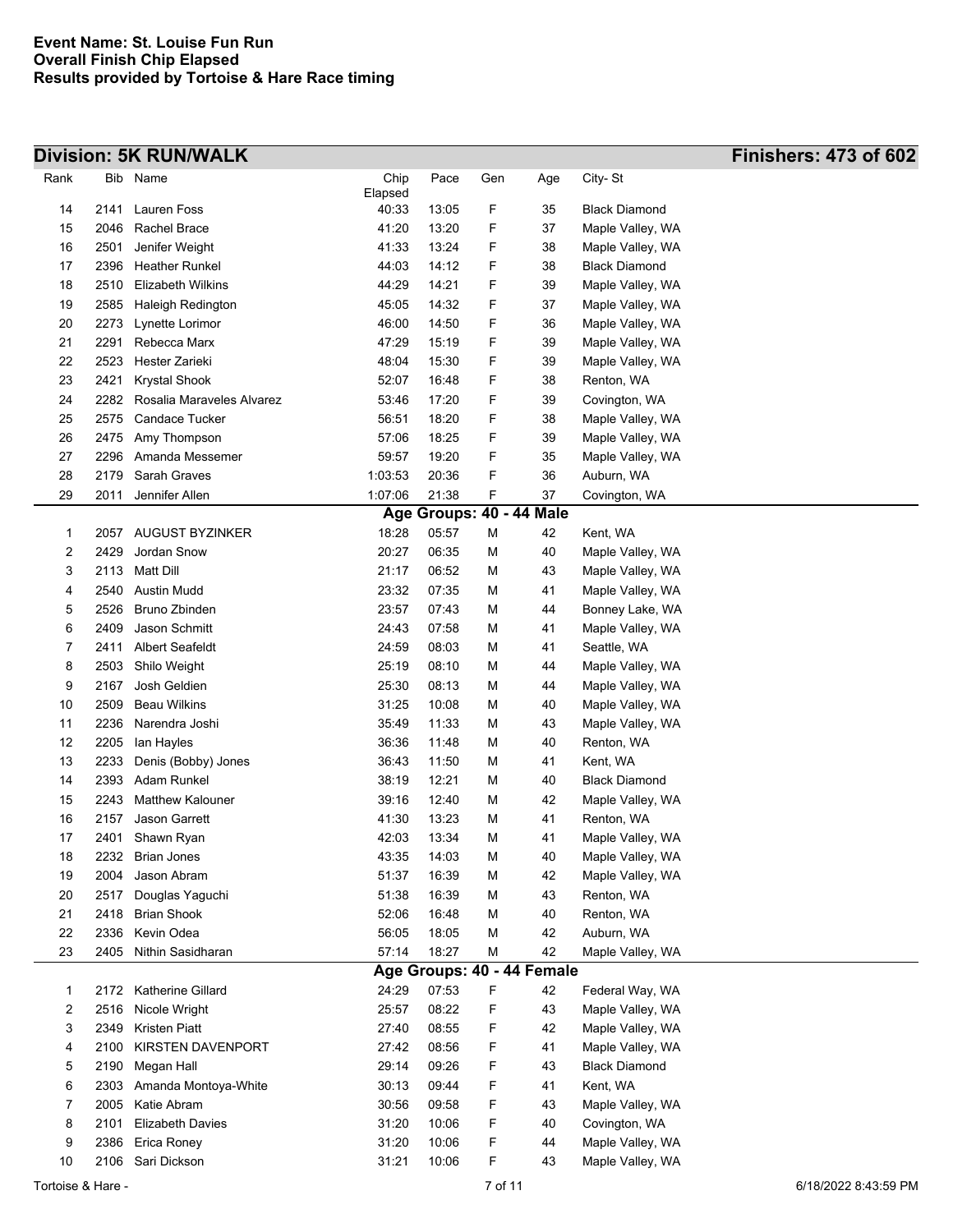| Rank | Bib  | Name                                     | Chip           | Pace               | Gen    | Age                        | City-St          |
|------|------|------------------------------------------|----------------|--------------------|--------|----------------------------|------------------|
|      |      |                                          | Elapsed        |                    |        |                            |                  |
| 11   | 2159 | Masayo Garrett                           | 31:39          | 10:12              | F      | 40                         | Renton, WA       |
| 12   | 2281 | Stephanie Mak                            | 33:53          | 10:55              | F      | 40                         | Maple Valley, WA |
| 13   | 2555 | Nicole Fechser                           | 34:24          | 11:05              | F      | 42                         | Maple Valley, WA |
| 14   | 2559 | Maggie Snyder                            | 34:55          | 11:15              | F      | 40                         | Maple Valley, WA |
| 15   | 2196 | Meaghan Harding                          | 36:15          | 11:41              | F      | 42                         | Maple Valley, WA |
| 16   | 2023 | Elaina Atkins                            | 37:25          | 12:04              | F      | 41                         | Kent, WA         |
| 17   | 2437 | Nicole Sparks                            | 39:06          | 12:36              | F      | 41                         | Maple Valley, WA |
| 18   | 2249 | Bev Knaup                                | 40:26          | 13:02              | F      | 40                         | Burien, WA       |
| 19   | 2065 | Nikki Carruolo                           | 41:09          | 13:16              | F      | 43                         | Maple Valley, WA |
| 20   | 2433 | Angela Southworth                        | 41:54          | 13:31              | F      | 44                         | Maple Valley, WA |
| 21   | 2508 | Renee Weston                             | 42:28          | 13:42              | F      | 40                         | Maple Valley, WA |
| 22   | 2029 | Nichole Barker                           | 43:26          | 14:00              | F      | 43                         | Ravensdale, WA   |
| 23   | 2231 | Annie Jones                              | 43.53          | 14:09              | F      | 42                         | Maple Valley, WA |
| 24   | 2257 | Karen Lee                                | 45:14          | 14:35              | F      | 40                         | Bellevue, WA     |
| 25   | 2241 | Elizabeth Kalouner                       | 46:28          | 14:59              | F      | 42                         | Maple Valley, WA |
| 26   | 2295 | <b>Becky Meldrum</b>                     | 49:39          | 16:01              | F      | 42                         | Maple Valley, WA |
| 27   | 2448 | <b>MORAG N Stratton</b>                  | 50:03          | 16:08              | F      | 44                         | Covington, WA    |
| 28   | 2399 | Jennifer Ryan                            | 51:05          | 16:29              | F      | 41                         | Maple Valley, WA |
| 29   | 2467 | Liz Thibert                              | 52:01          | 16:47              | F      | 42                         | Covington, WA    |
| 30   | 2578 | Kate Groepper                            | 52:02          | 16:47              | F      | 44                         | Maple Valley, WA |
| 31   | 2114 | Melissa Dill                             | 52:12          | 16:50              | F      | 44                         | Maple Valley, WA |
| 32   | 2330 | Chondra Norman                           | 53:32          | 17:16              | F      | 40                         | Maple Valley, WA |
| 33   | 2518 | Karen Yaguchi                            | 55:49          | 18:00              | F      | 44                         | Renton, WA       |
| 34   | 2531 | Renea J Zosel                            | 59:15          | 19:07              | F      | 44                         | Renton, WA       |
| 35   | 2455 | Devi Sukumaran                           | 1:02:56        | 20:18              | F      | 40                         | Maple Valley, WA |
| 36   | 2402 | Doly Salprakash                          | 1:03:00        | 20:19              | F      | 41                         | Maple Valley, WA |
| 37   | 2470 | Belinda Thomas                           | 1:03:25        | 20:27              | F      | 43                         | Maple Valley, WA |
| 38   | 2335 | <b>Emily Odea</b>                        | 1.03.48        | 20:35              | F      | 42                         | Auburn, WA       |
| 39   | 2320 | <b>Tram Nemes</b>                        | 1:04:59        | 20:57              | F      | 43                         | Maple Valley, WA |
| 40   | 2109 | Jamie Dicola                             | 1:05:10        | 21:01              | F      | 43                         | Maple Valley, WA |
| 41   | 2049 | Danielle Browitt                         | 1:07:36        | 21:48              | F      | 40                         | Kent, WA         |
|      |      |                                          |                | <b>Age Groups:</b> |        | 45 - 49 Male               |                  |
| 1    | 2344 | John Petraborg                           | 27:01          | 08:43              | M      | 49                         | Maple Valley, WA |
| 2    | 2115 | Patrick Dill                             | 27:18          | 08:48              | М      | 45                         | Maple Valley, WA |
| 3    | 2277 | Alex Mak                                 | 29:44          | 09:35              | M      | 48                         | Maple Valley, WA |
| 4    | 2569 | Matt Lorette                             | 30:51          | 09:57              | M      | 46                         | Maple Valley, WA |
| 5    | 2507 | Matt Weston                              | 30:59          | 09:59              | M      | 47                         | Maple Valley, WA |
| 6    | 2556 | Daniel Murphy                            | 31:22          | 10:07              | M      | 46                         | Tacoma, WA       |
| 7    | 2170 | Rommel Geolamin                          | 34:05          | 10:59              | М      | 47                         | Kent, WA         |
| 8    | 2378 | Josh Ricciardi                           | 34:57          | 11:16              | М      | 48                         | Maple Valley, WA |
| 9    | 2286 | Johnny Martinez                          | 38:22          | 12:22              | M      | 46                         | Maple Valley, WA |
| 10   | 2342 | Alan Pavkovic                            | 42:32          | 13:43              | М      | 47                         | Maple Valley, WA |
| 11   | 2434 | Jason Southworth                         | 43.56          | 14:10              | М      | 45                         | Maple Valley, WA |
| 12   | 2034 | Daniel Benjamin                          | 48:03          | 15:30              | M      | 49                         | Maple Valley, WA |
| 13   | 2439 |                                          | 50:48          |                    |        | 47                         | Maple Valley, WA |
| 14   | 2180 | <b>Shannon Spivey</b><br>Garrett Grobler | 50:57          | 16:23              | M      | 49                         | Maple Valley, WA |
| 15   | 2244 |                                          |                | 16:26              | M      | 47                         |                  |
|      | 2227 | Sean Kelly<br>Vidhu Janardhanan          | 53:01<br>55:49 | 17:06              | M<br>M | 48                         | Maple Valley, WA |
| 16   |      |                                          |                | 18:00              |        |                            | Maple Valley, WA |
| 17   | 2445 | Aaron Stratton                           | 57:55          | 18:41              | M      | 47                         | Covington, WA    |
|      |      |                                          |                |                    |        | Age Groups: 45 - 49 Female |                  |
| 1    |      | 2259 Alexis Leonard                      | 22:57          | 07:24              | F      | 48                         | Maple Valley, WA |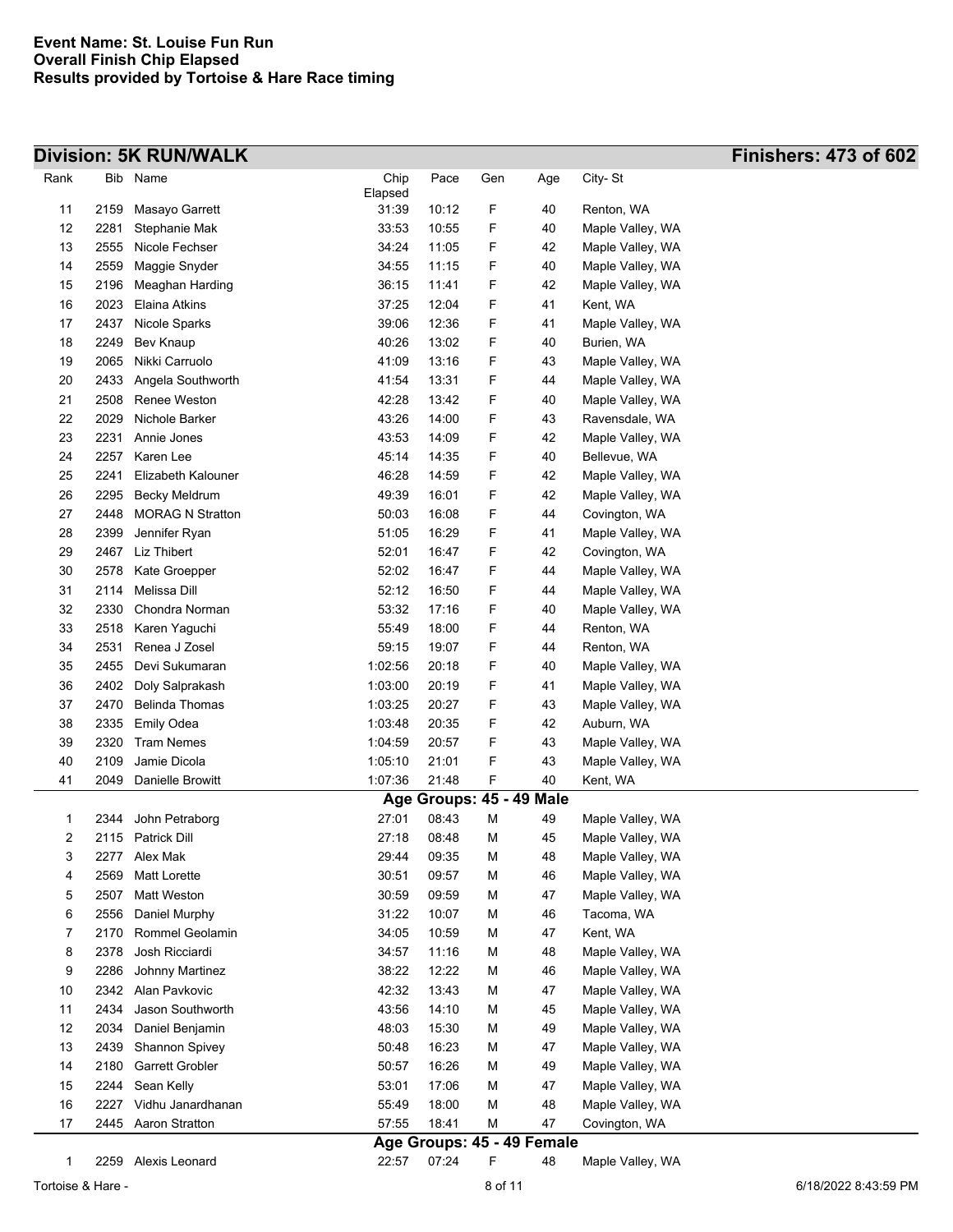| Rank         | Bib  | Name                     | Chip    | Pace  | Gen | Age                        | City-St          |
|--------------|------|--------------------------|---------|-------|-----|----------------------------|------------------|
|              |      |                          | Elapsed |       |     |                            |                  |
| 2            | 2020 | <b>Heather Armstrong</b> | 24:18   | 07:50 | F   | 48                         | Maple Valley, WA |
| 3            | 2597 | Georgia Martinez         | 24:48   | 08:00 | F   | 46                         | Maple Valley, WA |
| 4            | 2416 | <b>Wendy Shaw</b>        | 25:51   | 08:20 | F   | 46                         | Maple Valley, WA |
| 5            | 2464 | <b>Ginger Tarabetz</b>   | 27:44   | 08:56 | F   | 45                         | Maple Valley, WA |
| 6            | 2348 | Laura Philpot            | 28:11   | 09:05 | F   | 47                         | Maple Valley, WA |
| 7            | 2412 | Miwa Seafeldt            | 31:44   | 10:14 | F   | 47                         | Seattle, WA      |
| 8            | 2481 | Joan Tidrick             | 32:22   | 10:26 | F   | 45                         | Maple Valley, WA |
| 9            | 2084 | Anissa Cloyd             | 33:03   | 10:39 | F   | 49                         | Renton, WA       |
| 10           | 2169 | Luwella Geolamin         | 33:50   | 10:54 | F   | 47                         | Kent, WA         |
| 11           | 2377 | Crystal Ricciardi        | 34:56   | 11:16 | F   | 46                         | Maple Valley, WA |
| 12           | 2552 | Nikki Yarid              | 35:54   | 11:34 | F   | 45                         | Renton, WA       |
| 13           | 2480 | Laurie Thornton          | 40:13   | 12:58 | F   | 47                         | Seattle, WA      |
| 14           | 2103 | Shawna Dazey             | 40:24   | 13:02 | F   | 45                         | Kent, WA         |
| 15           | 2432 | Michelle So              | 41:42   | 13:27 | F   | 46                         | Auburn, WA       |
| 16           | 2343 | Karla Pavkovic           | 42:34   | 13:44 | F   | 47                         | Maple Valley, WA |
| 17           | 2024 | Charu Banala             | 42:49   | 13:48 | F   | 49                         | Sammamish, WA    |
| 18           | 2459 | Diana Ta                 | 43:55   | 14:10 | F   | 45                         | Issaquah, WA     |
| 19           | 2183 | Kelli Grobler            | 44:18   | 14:17 | F   | 46                         | Maple Valley, WA |
| 20           | 2359 | Nancy Pullen-Seufert     | 47:41   | 15:23 | F   | 47                         | Renton, WA       |
| 21           | 2036 | Molly Benjamin           | 48:02   | 15:29 | F   | 46                         | Maple Valley, WA |
| 22           | 2438 | Jennifer Spivey          | 50:50   | 16:23 | F   | 47                         | Maple Valley, WA |
| 23           | 2206 | Jacqueline Hazeltine     | 52:27   | 16:55 | F   | 45                         | Maple Valley, WA |
| 24           | 2118 | Katie Doohan             | 55:47   | 17:59 |     | 48                         |                  |
|              |      |                          |         |       | F   |                            | Maple Valley, WA |
| 25           | 2563 | Rebecca Thompson         | 57:21   | 18:30 | F   | 45                         | Kent, WA         |
| 26           | 2264 | <b>Beth Lewis</b>        | 57:25   | 18:31 | F   | 47                         | Maple Valley, WA |
| 27           | 2253 | Dieuhien Lam             | 57:30   | 18:33 | F   | 48                         | Renton, WA       |
| 28           | 2037 | Melisa Biscayno          | 1:00:36 | 19:32 | F   | 45                         | Kent, WA         |
| 29           | 2514 | Kari Wilmus              | 1:03:40 | 20:32 | F   | 45                         | Renton, WA       |
| 30           | 2096 | Theresa Crookston        | 1.03.43 | 20:33 | F   | 47                         | Enumclaw, WA     |
|              |      |                          |         |       |     | Age Groups: 50 - 54 Male   |                  |
| 1            | 2441 | <b>Greg Stamper</b>      | 22:55   | 07:23 | М   | 50                         | Covington, WA    |
| 2            | 2021 | Saul Armstrong           | 26:36   | 08:34 | M   | 51                         | Maple Valley, WA |
| 3            | 2304 | Jan Moon                 | 28:31   | 09:12 | M   | 54                         | Maple Valley, WA |
| 4            | 2066 | James Cass               | 30:32   | 09:51 | M   | 53                         | Renton, WA       |
| 5            | 2554 | <b>Charles Yarid</b>     | 32:57   | 10:37 | М   | 50                         | Renton, WA       |
| 6            | 2209 | Scott Hazeltine          | 36:58   | 11:55 | M   | 50                         | Maple Valley, WA |
| 7            | 2143 | Dwayn Fricke             | 37:13   | 12:00 | М   | 53                         | Maple Valley, WA |
| 8            | 2542 | <b>Bret Barkley</b>      | 40:23   | 13:01 | M   | 51                         | Maple Valley, WA |
| 9            | 2026 | Sree Banala              | 44:10   | 14:14 | M   | 53                         | Sammamish, WA    |
| 10           | 2301 | Scott Mitchell           | 46:32   | 15:00 | M   | 50                         | Maple Valley, WA |
| 11           | 2496 | Kyle Wasielewski         | 51:03   | 16:28 | M   | 51                         | Maple Valley, WA |
| 12           | 2451 | Don Street               | 51:52   | 16:44 | M   | 54                         | Francesville, IN |
| 13           | 2414 | Joe Seufert              | 52:09   | 16:49 | М   | 50                         | Renton, WA       |
| 14           | 2110 | Paul Dicola              | 1:03:21 | 20:26 | M   | 51                         | Maple Valley, WA |
|              |      |                          |         |       |     | Age Groups: 50 - 54 Female |                  |
| $\mathbf{1}$ | 2360 | Judith Puzon             | 22:09   | 07:08 | F   | 53                         | Enumclaw, WA     |
| 2            | 2392 | Jennifer Rozler          | 24:06   | 07:46 | F   | 52                         | Seattle, WA      |
| 3            | 2031 | Virginia Barkley         | 36:29   | 11:46 | F   | 50                         | Maple Valley, WA |
| 4            | 2032 | Lisa Barton              | 36:38   | 11:49 | F   | 52                         | Maple Valley, WA |
| 5            | 2145 | Karen Fricke             | 37:11   | 11:59 | F   | 52                         | Maple Valley, WA |
| 6            | 2089 | Roberta Cooper           | 40:03   | 12:55 | F   | 53                         | Kent, WA         |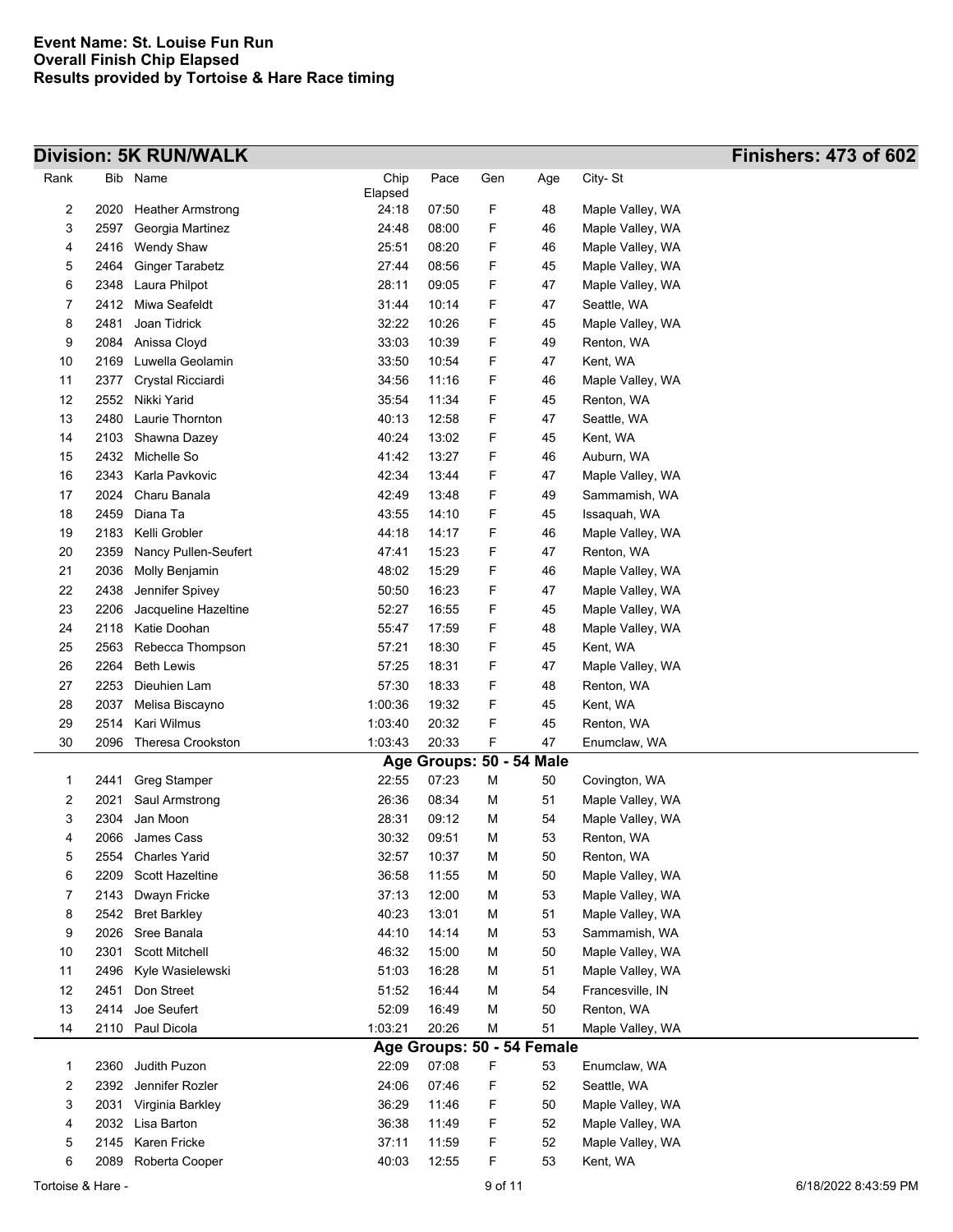|              |              | <b>Division: 5K RUN/WALK</b>                    |                 |                |          |                            |                                      | <b>Finishers: 473 of 602</b> |
|--------------|--------------|-------------------------------------------------|-----------------|----------------|----------|----------------------------|--------------------------------------|------------------------------|
| Rank         |              | Bib Name                                        | Chip<br>Elapsed | Pace           | Gen      | Age                        | City-St                              |                              |
| 7            |              | 2192 Eileen Hamling                             | 46:27           | 14:59          | F        | 54                         | Auburn, WA                           |                              |
| 8            | 2007         | Dolly Alex-Wasielewski                          | 51:02           | 16:28          | F        | 52                         | Maple Valley, WA                     |                              |
|              |              |                                                 |                 |                |          | Age Groups: 55 - 59 Male   |                                      |                              |
| 1            | 2048         | Jeff Brandt                                     | 21:53           | 07:03          | м        | 58                         | Bonney Lake, WA                      |                              |
| 2            | 2147         | Jim Fuchs                                       | 25:45           | 08:18          | M        | 57                         | Maple Valley, WA                     |                              |
| 3            | 2354         | <b>Nick Popper</b>                              | 26:27           | 08:31          | M        | 58                         | Maple Valley, WA                     |                              |
| 4            | 2456         | <b>Colin Sumner</b>                             | 26:35           | 08:34          | M        | 55                         | Kent, WA                             |                              |
| 5            | 2582         | <b>Curtis Lang</b>                              | 28:07           | 09:04          | M        | 59                         | <b>Black Diamond</b>                 |                              |
| 6            | 2533         | Mark Castelluccio                               | 28:20           | 09:08          | M        | 58                         | Maple Valley, WA                     |                              |
| 7            | 2098         | Dean Darwin                                     | 38:30           | 12:25          | M        | 57                         | Maple Valley, WA                     |                              |
| 8            | 2546         | Kevin Petersen                                  | 43:37           | 14:04          | M        | 56                         | Maple Valley, WA                     |                              |
| 9            | 2266         | <b>Steve Lewis</b>                              | 57:29           | 18:32          | M        | 56                         | Maple Valley, WA                     |                              |
|              |              |                                                 |                 |                |          | Age Groups: 55 - 59 Female |                                      |                              |
| $\mathbf{1}$ | 2333         | <b>Heather Nugent</b>                           | 23:48           | 07:40          | F        | 56                         | Renton, WA                           |                              |
| 2            | 2454         | <b>Ankie Stroes</b>                             | 28:21           | 09:08          | F        | 57                         | Maple Valley, WA                     |                              |
| 3            | 2146         | Debbie Fuchs                                    | 33:15           | 10:43          | F        | 58                         | Maple Valley, WA                     |                              |
| 4            | 2099<br>2452 | <b>Kimberly Darwin</b><br><b>Meleita Street</b> | 35:12<br>37:48  | 11:21<br>12:11 | F        | 58                         | Maple Valley, WA<br>Francesville, IN |                              |
| 5            | 2350         | Lori Piche                                      | 38:55           | 12:33          | F<br>F   | 55<br>55                   | Ravensdale, WA                       |                              |
| 6<br>7       |              |                                                 | 57:21           | 18:30          |          | 58                         |                                      |                              |
|              | 2228         | Petrina Jarman                                  |                 |                | F        | Age Groups: 60 - 64 Male   | Maple Valley, WA                     |                              |
| 1            | 2379         | <b>Cliff Richards</b>                           | 21:03           | 06:47          | M        | 61                         | Maple Valley, WA                     |                              |
| 2            | 2588         | Cary Lang                                       | 25:31           | 08:13          | M        | 61                         | Federal Way, WA                      |                              |
| 3            | 2315         | <b>Michael Murphy</b>                           | 34:23           | 11:05          | M        | 64                         | Maple Valley, WA                     |                              |
| 4            | 2062         | Norman Carrigg                                  | 35:17           | 11:23          | M        | 63                         | Maple Valley, WA                     |                              |
|              |              |                                                 |                 |                |          | Age Groups: 60 - 64 Female |                                      |                              |
| $\mathbf{1}$ | 2380         | <b>Mary Richards</b>                            | 28:20           | 09:08          | F        | 60                         | Maple Valley, WA                     |                              |
| 2            | 2314         | Dianne Murphy                                   | 35:28           | 11:26          | F        | 63                         | Maple Valley, WA                     |                              |
| 3            | 2572         | <b>Holly Ullrich</b>                            | 44:48           | 14:27          | F        | 61                         | Kent, WA                             |                              |
| 4            | 2427         | Jayne Smith                                     | 46:28           | 14:59          | F        | 62                         | Kent, WA                             |                              |
| 5            | 2070         | Liz Cate                                        | 57:25           | 18:31          | F        | 64                         | Auburn, WA                           |                              |
| 6            | 2364         | Santhakumary Ramankutty                         | 1:03:31         | 20:29          | F        | 63                         | Maple Valley, WA                     |                              |
|              |              |                                                 |                 |                |          | Age Groups: 65 - 69 Male   |                                      |                              |
|              |              | 2534 Kent Sizer                                 |                 | 22:20 07:12    | <b>M</b> | 67                         | Renton, WA                           |                              |
| 2            | 2161         | <b>Rick Garrison</b>                            | 26:23           | 08:30          | M        | 69                         | Kent, WA                             |                              |
| 3            | 2584         | John Pontarolo                                  | 31:20           | 10:06          | M        | 69                         | Auburn, WA                           |                              |
| 4            | 2474         | Scott Thomasson                                 | 53:38           | 17:18          | M        | 67                         | Maple Valley, WA                     |                              |
|              |              |                                                 |                 |                |          | Age Groups: 65 - 69 Female |                                      |                              |
| $\mathbf{1}$ | 2097         | Jan Cunningham                                  | 29:17           | 09:26          | F        | 67                         | Bellevue, WA                         |                              |
| 2            | 2443         | Janet Steiner                                   | 29:19           | 09:27          | F        | 66                         | Ravensdale, WA                       |                              |
| 3            | 2541         | Kathleen Emmett                                 | 53:13           | 17:10          | F        | 69                         | Maple Valley, WA                     |                              |
| 4            | 2473         | Pat Thomasson                                   | 57:02           | 18:24          | F        | 66                         | Maple Valley, WA                     |                              |
|              |              |                                                 |                 |                |          | Age Groups: 70 - 74 Male   |                                      |                              |
| 1            | 2269         | David Longmuir                                  | 23:17           | 07:30          | M        | 74                         | Seattle, WA                          |                              |
| 2            | 2548         | Ray Arrington                                   | 43:46           | 14:07          | M        | 73                         | Kent, WA                             |                              |
|              |              |                                                 |                 |                |          | Age Groups: 75 - 79 Male   |                                      |                              |
| 1            |              | 2702 Robert Davies                              | 44:01           | 14:12          | M        | 78                         | Auburn, WA                           |                              |
|              |              |                                                 |                 |                |          | Age Groups: 80 - 98 Male   |                                      |                              |
| 1            | 2469         | Sheldon Thiel                                   | 37:28           | 12:05          | M        | 80                         | Lakewood, WA                         |                              |
|              |              |                                                 |                 |                |          | Age Groups: 80 - 98 Female |                                      |                              |
| 1            |              | 2300 Louise Mihay                               | 33:28           | 10:47          | F        | 81                         | Olympia, WA                          |                              |